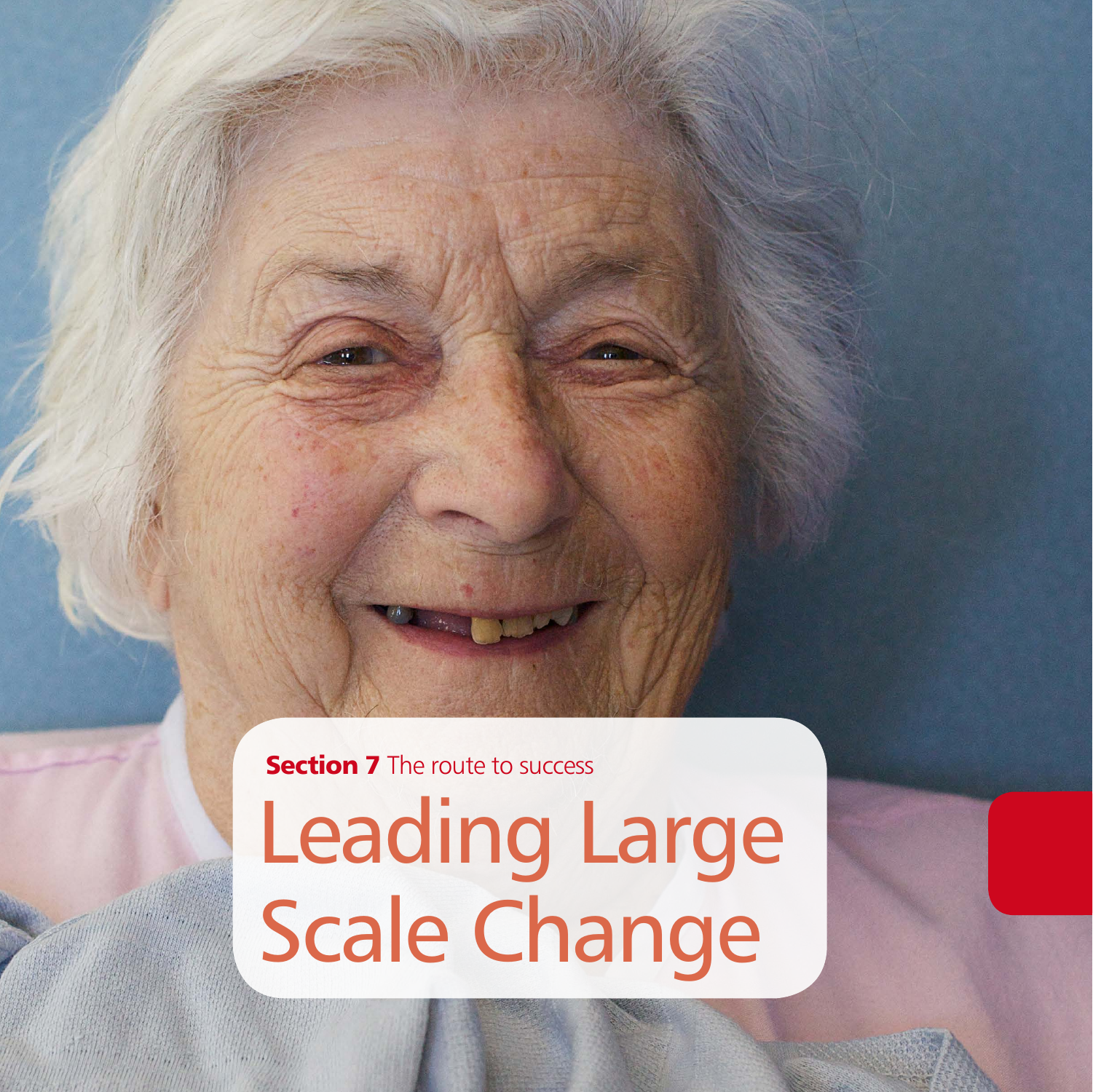# **Section 7**

80 leaders from across the NHS in England participated over 18 months in an Academy for Large Scale Change led by colleagues from NHS Improving Quality. Against this background the following learning is shared with you to support your local efforts to help you make changes at scale and pace that will benefit many many patients, carers and their families rather than the few.

Large scale change can be defined as 'the emergent process of mobilising a large collection of individuals, groups and organisations' towards a vision of a fundamentally new future state by means of:

- High leverage key themes
- A shift in power and a more distributed leadership
- Massive and active engagement of stakeholders
- Mutually reinforcing changes in multiple systems and processes.

Done properly this leads to such deep changes in attitudes,beliefs and behaviours that sustainability becomes inherent.

**The following are five key messages from the NHS Academy for Large Scale Change**

- **1. Match our mindset and** methods for change to the level of ambition for change
- **2. Manage our own energy and** that of the people around us for the long haul
- **3. Build leadership systems** that are managerially loose but culturally tight
- **6** 4. Redefine leadership boundaries within the NHS system
- **5. Act to accelerate large scale** change to a revolutionary pace.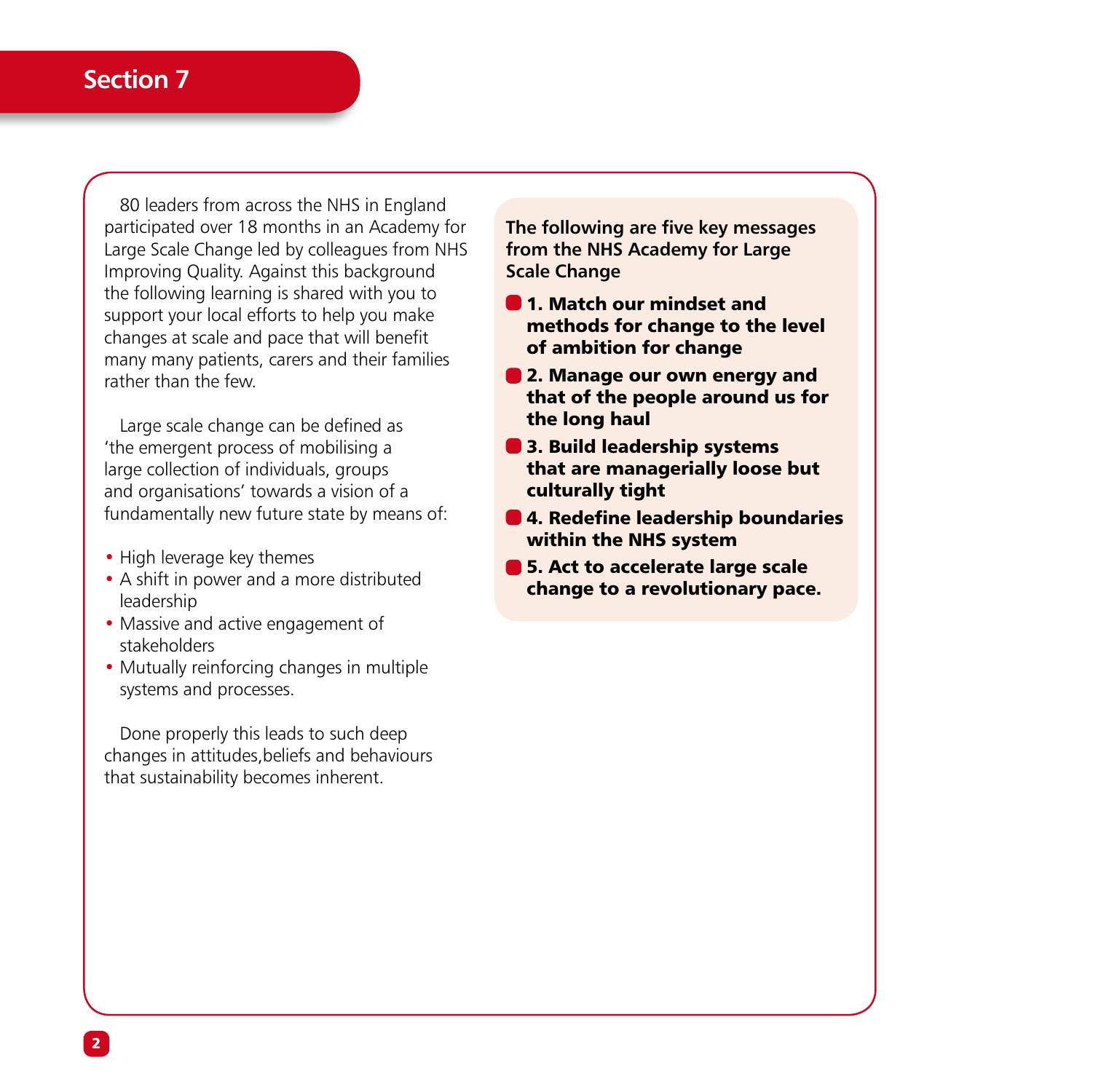

## **SUMMARY**

This is a summary of the five messages in Part 2 of Leading Large Scale Change:

#### **MESSAGE ONE:**

## **Match our mindset and methods for change to our level of ambition for change**

Currently, many NHS provider organisations are facing unprecedented challenges to improve quality and reduce costs. The scale and pace of change they are seeking is large scale, in line with the definition used by the NHS Academy for Large Scale Change. We have to match these transformational ambitions for change with change methods and a mindset that is also transformational in nature. If we have transformational ambitions but we utilise our existing improvement methods, many of which are not designed to create transformational change, the outcome is likely to be underachievement of goals for large scale change. [Leading Large Scale](http://www.nhsiq.nhs.uk/8530.aspx)  [Change: A Practical Guide](http://www.nhsiq.nhs.uk/8530.aspx) offers a set of transformational methods that match with transformational ambitions and increase the likelihood of achieving large scale change goals at pace.

#### **MESSAGE TWO:**

### **Manage our own energy and that of the people around us for the long haulchange to our level of ambition for change**

Energy, not resources or time, is the fuel of high performance (Loehr and Schwartz). Building and maintaining energy for change is one of the most critical tasks for a leader of large scale change. We need to unleash sources of energy for change at all levels, across the entire system, not just rely on those at the top of the organisation to generate the energy. In the current NHS context, we particularly need to build emotional energy (the energy of connectivity, collaboration and relationships) and spiritual energy (the energy that is created by building a sense of a hopeful future, shared purpose and connecting with core values) to complement and enhance the intellectual energy and physical energy that is often prevalent in NHS organisations and systems.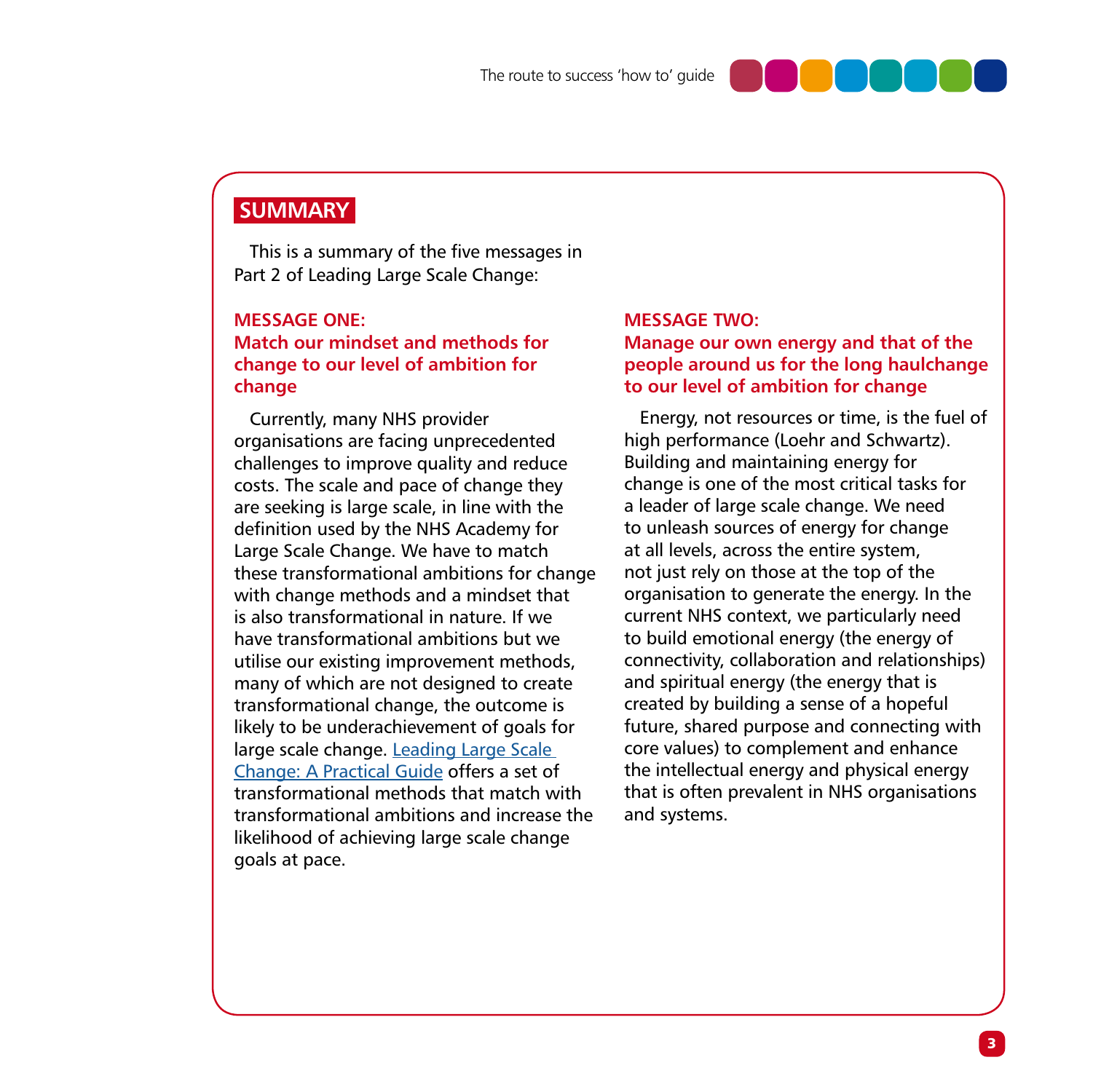### **MESSAGE THREE: Build leadership systems that are managerially loose but culturally tight**

As NHS leaders, if we want more control of change, paradoxically, we have to give up some control. Successful leaders of large scale change typically build strong cultures based on a common purpose and shared values, thus reducing the need for micromanagement. They are likely to have built their efforts on a platform of commitment (collective action towards a different future and shared purpose) rather than through compliance with new policies, payment systems or operating rules. They are also likely to be working through a distributed leadership system focussing less on the behaviours and actions of individual leaders and more on the relationships, interventions and leadership practice across the whole system including connectivity with other leaders.

#### **MESSAGE FOUR: Redefine the boundaries of leadership within the 'NHS system'**

As the task of delivering health and healthcare becomes more complex and the scale and scope of change increases, we need to think widely and innovatively about how we define the leadership role in a future distributed system. Leaders of the future are likely to include clinical leaders, community leaders, service users and local government, voluntary and independent sector leaders. We can call these leaders to action if we can create a sense of 'us', a shared purpose around a common cause. There is potentially a huge pool of leadership talent if we build the capability to organise and develop these leaders.

#### **[www.nhsiq.nhs.uk/](http://www.nhsiq.nhs.uk/media/2589218/leading-large-scale-change-part-1.pdf) [media/2589218/leading](http://www.nhsiq.nhs.uk/media/2589218/leading-large-scale-change-part-1.pdf)[large-scale-change-part-1.pdf](http://www.nhsiq.nhs.uk/media/2589218/leading-large-scale-change-part-1.pdf)**



**[www.nhsiq.nhs.uk/](http://www.nhsiq.nhs.uk/media/2589223/leading-large-scale-change-part-2.pdf) [media/2589223/leading-large](http://www.nhsiq.nhs.uk/media/2589223/leading-large-scale-change-part-2.pdf)[scale-change-part-2.pdf](http://www.nhsiq.nhs.uk/media/2589223/leading-large-scale-change-part-2.pdf)**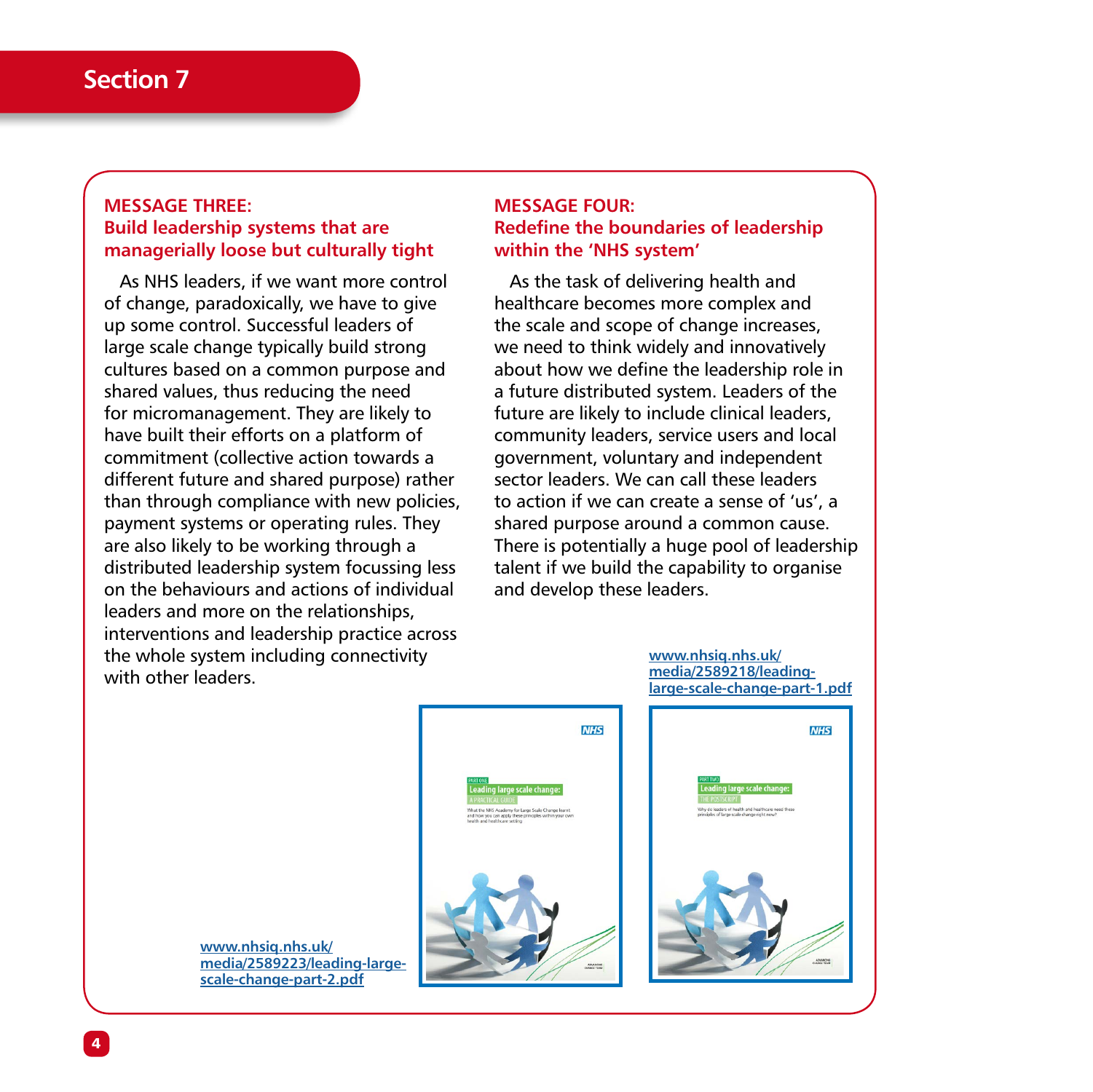

## **MESSAGE FIVE: Take actions that will accelerate large scale change to a revolutionary pace**

The NHS Academy for Large Scale Change identified a series of tools and strategies that leaders in the health and healthcare system can use to accelerate large scale change. We can connect NHS leadership tasks to a higher purpose and a deeper meaning, creating powerful narratives that frame the challenges that the NHS faces in ways that produce conviction, understanding and energy for action amongst key stakeholders. We should not over-rely on reorganising structures and processes as catalysts for change. Successful transformation depends as much upon changing the patterns of relationships, organisational power, conflict, decision-making and learning that underpin behaviour in organisational systems. We can organise for action using a complex adaptive systems perspective as well as a traditional programme planning and management lens. We need to consider how we create mutually reinforcing changes across multiple areas if we want to achieve pervasive change at scale.

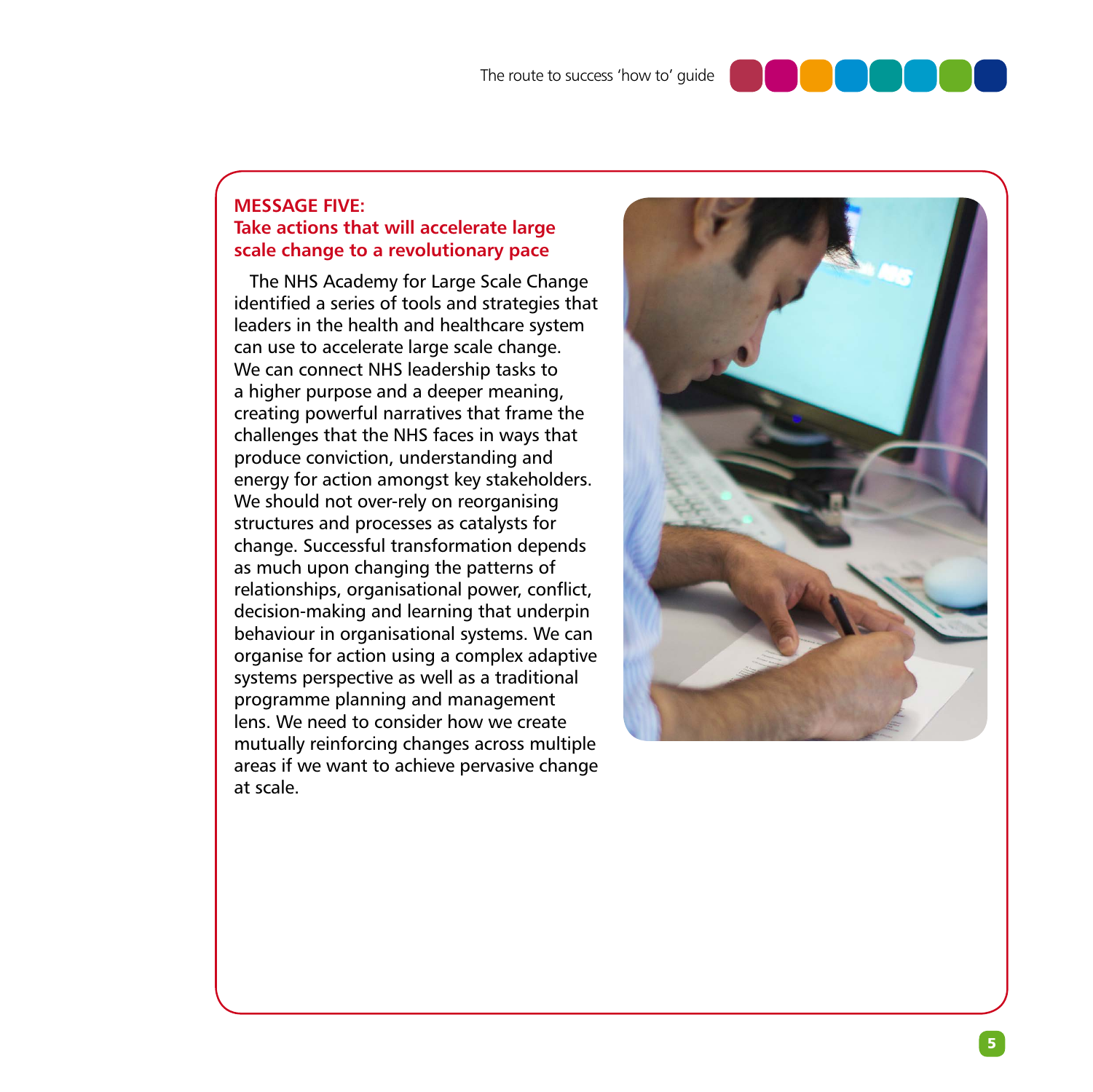# **Section 7**

# **Tools to help**

The following can provide you with a rich source of evidence supporting large scale change along with tools or approaches that can help you and your organisation in a practical way.



**[http://endoflifecareambitions.org.](http://endoflifecareambitions.org.uk/wp-content/uploads/2015/09/Ambitions-for-Palliative-and-End-of-Life-Care.pdf) [uk/wp-content/uploads/2015/09/](http://endoflifecareambitions.org.uk/wp-content/uploads/2015/09/Ambitions-for-Palliative-and-End-of-Life-Care.pdf) [Ambitions-for-Palliative-and-End-of-](http://endoflifecareambitions.org.uk/wp-content/uploads/2015/09/Ambitions-for-Palliative-and-End-of-Life-Care.pdf)[Life-Care.pdf](http://endoflifecareambitions.org.uk/wp-content/uploads/2015/09/Ambitions-for-Palliative-and-End-of-Life-Care.pdf)**